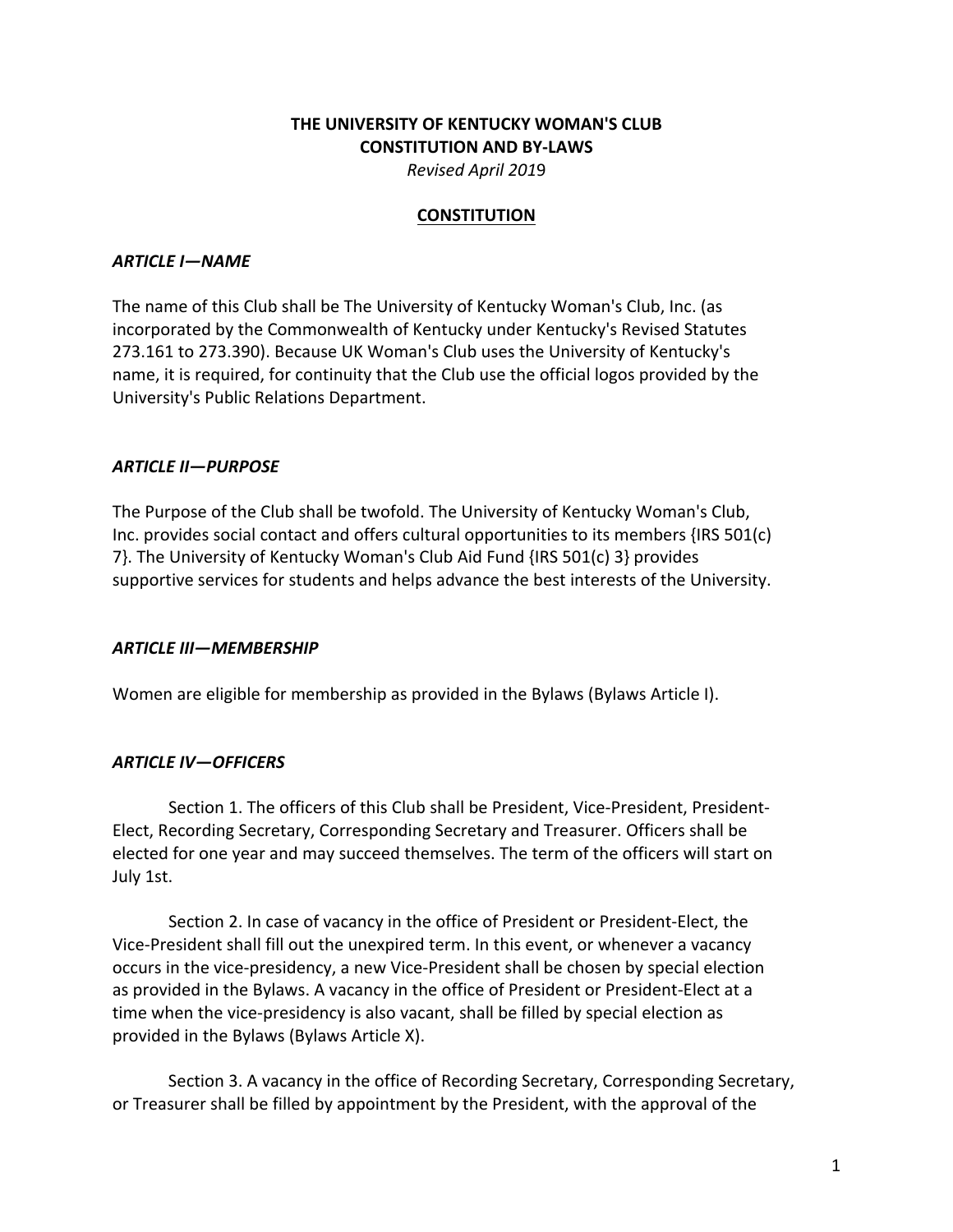Executive Board.

### *ARTICLE V—NOMINATING COMMITTEE ELECTIONS*

Section 1. The Nominating Committee shall consist of at least three members in good standing who agree to serve. They shall be selected with the intention of achieving a broad representation of members of the Club. The Vice-President will oversee this process, to be completed before November 1.

Section 2. At the November meeting of the Executive Board, the Vice-President will report the names of the women selected to serve.

Section 3. The Vice-President (not a member of the Nominating Committee) shall convene the Nominating Committee before December 1, at which time they will select a chair within the group.

Section 4. Members of the Nominating Committee must have been members of UKWC for at least one year.

Section 5. The responsibilities of the chairwoman will be to direct the work of the Committee and to report the slate of nominees to the Executive Board a board meeting before the general meeting at which the slate will be voted on.

Section 6. To maintain the integrity of the vetting process, Committee members should refrain from nominating themselves or anyone whose status would present a conflict of interest for that Committee member. However, Committee members may be nominated by another committee member.

Section 7. Nominees for officers of the Executive Board—President, President-Elect, Vice President, Recording Secretary, Corresponding Secretary, Treasurer—must have been members of UK Woman's Club for at least two out of the last five years.

Section 8. A prospective nominee must consent to serve before her name is placed on the slate.

Section 9. Upon approval by the Executive Board, the slate of officers shall be reported to Club members at least ten days prior to the election.

## *ARTICLE VI—ELECTION OF OFFICERS*

The election of officers shall occur at the last general membership meeting of the Club year, at which time the report of the Nominating Committee shall be presented.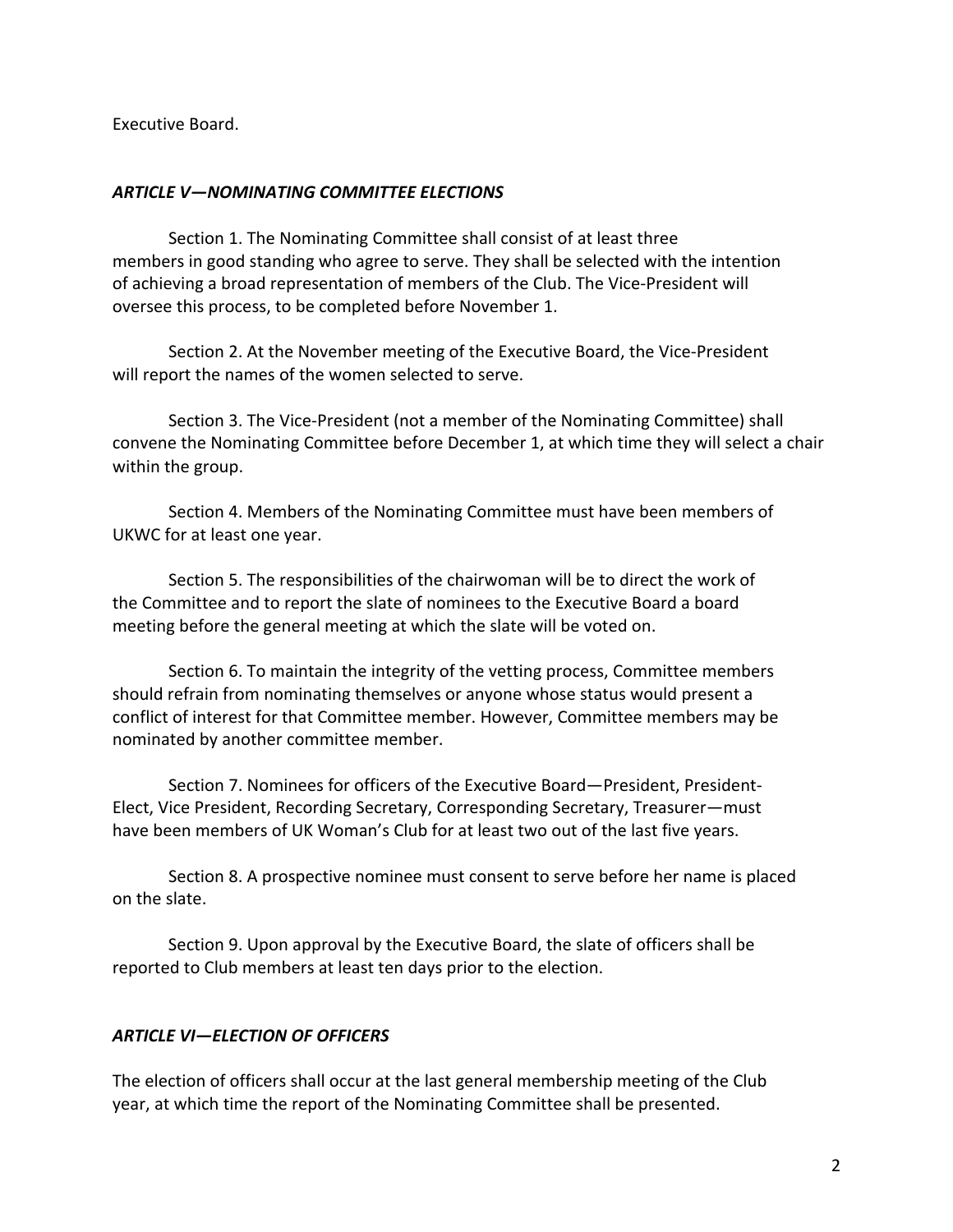Nominations may be made from the floor provided that the person so nominated has given her consent. In case of withdrawal of a nominee before the election, the Nominating Committee shall present a new candidate at the meeting at which the election is held. The new officers shall be installed at the conclusion of the election.

## **ARTICLE VII—EXECUTIVE BOARD**

The Executive Board consists of the officers, the chairwoman of each Standing Committee, and the spouse or partner of the President of the University, ex officio, or a female President of the University, ex officio, and other positions, either temporary or permanent, as added or removed with discussion and approval of the Executive Board. The Board shall meet at regular intervals as provided in the Bylaws to formulate plans and to transact the routine business of the Club (Bylaws Article III).

## *ARTICLE VIII—BUDGET AND INVESTMENT*

Functions of Budget and Investment:

- 1. To meet at least annually to prepare a budget for the following year.
- 2. To invest available funds. Investments must be approved by the President, Treasurer and at least three other members of the Committee.
- 3. To be continually aware of the amount of funds available for disposition in the form of scholarships or other charitable uses and to advise the Executive Board regarding the transfer of surplus funds from the General Fund to the Aid Fund.
- 4. To report to the UKWC Board all activities of the Committee.

# *ARTICLE IX—EXECUTIVE COMMITTEE*

An Executive Committee, consisting of the officers and two representatives elected by the Executive Board from its members, may transact necessary business of the Club between regular meetings of the Executive Board. All activities of the Executive Committee will be reported to the Executive Board at its next meeting.

# *ARTICLE X—ASSETS*

In the event the University of Kentucky Woman's Club should cease to exist, its assets, including the assets of the University of Kentucky Woman's Club Aid Fund, shall become the property of the University of Kentucky Woman's Club Fund held by the University's Philanthropic Office.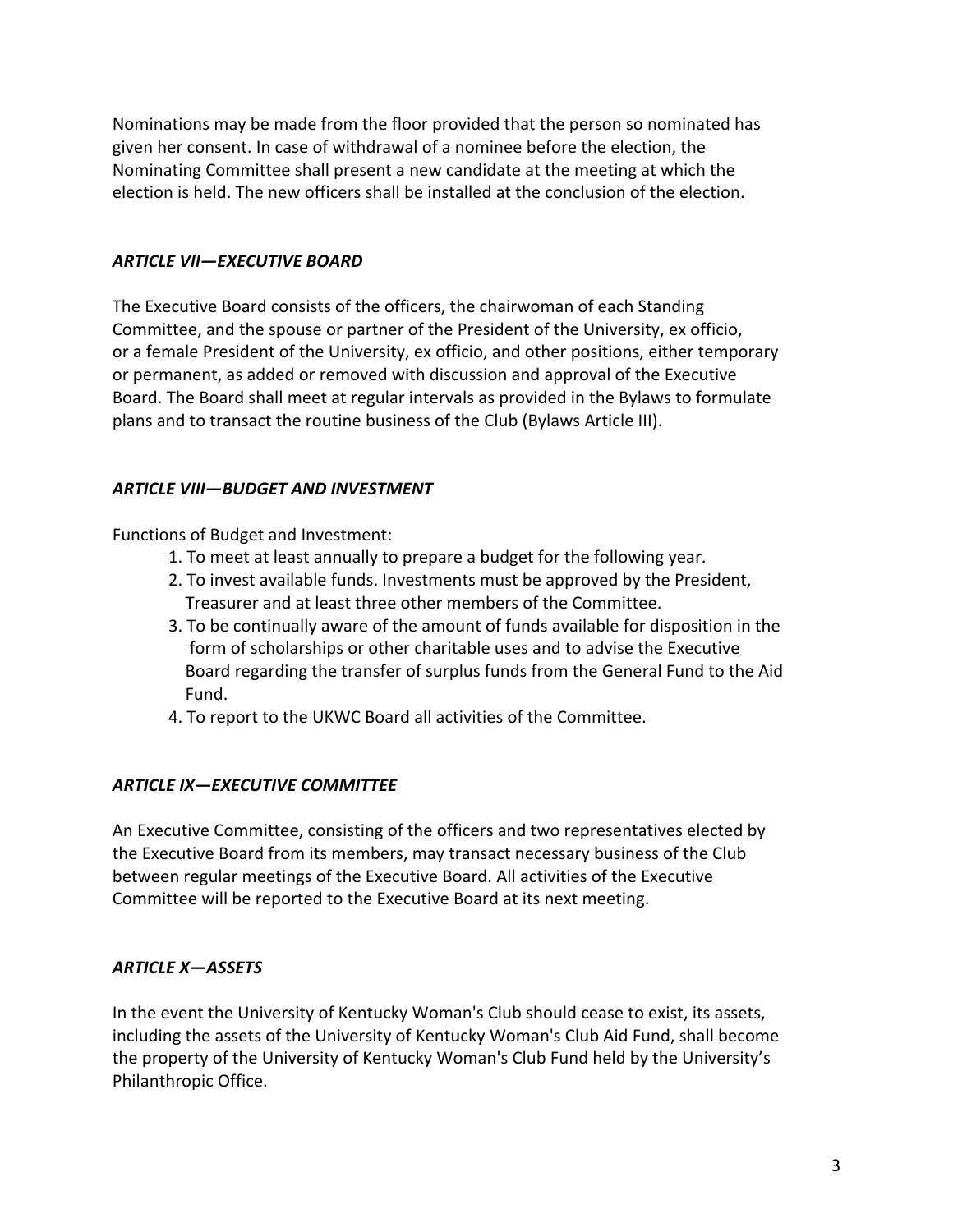# *ARTICLE XI—AMENDMENTS*

When a quorum (Bylaws Article IV) is present at any regular meeting of the Club, this Constitution may be amended by a two-thirds vote of the members. The membership must be notified in writing prior to the date of the Club meeting. No amendment shall be considered unless recommended by the Executive Board.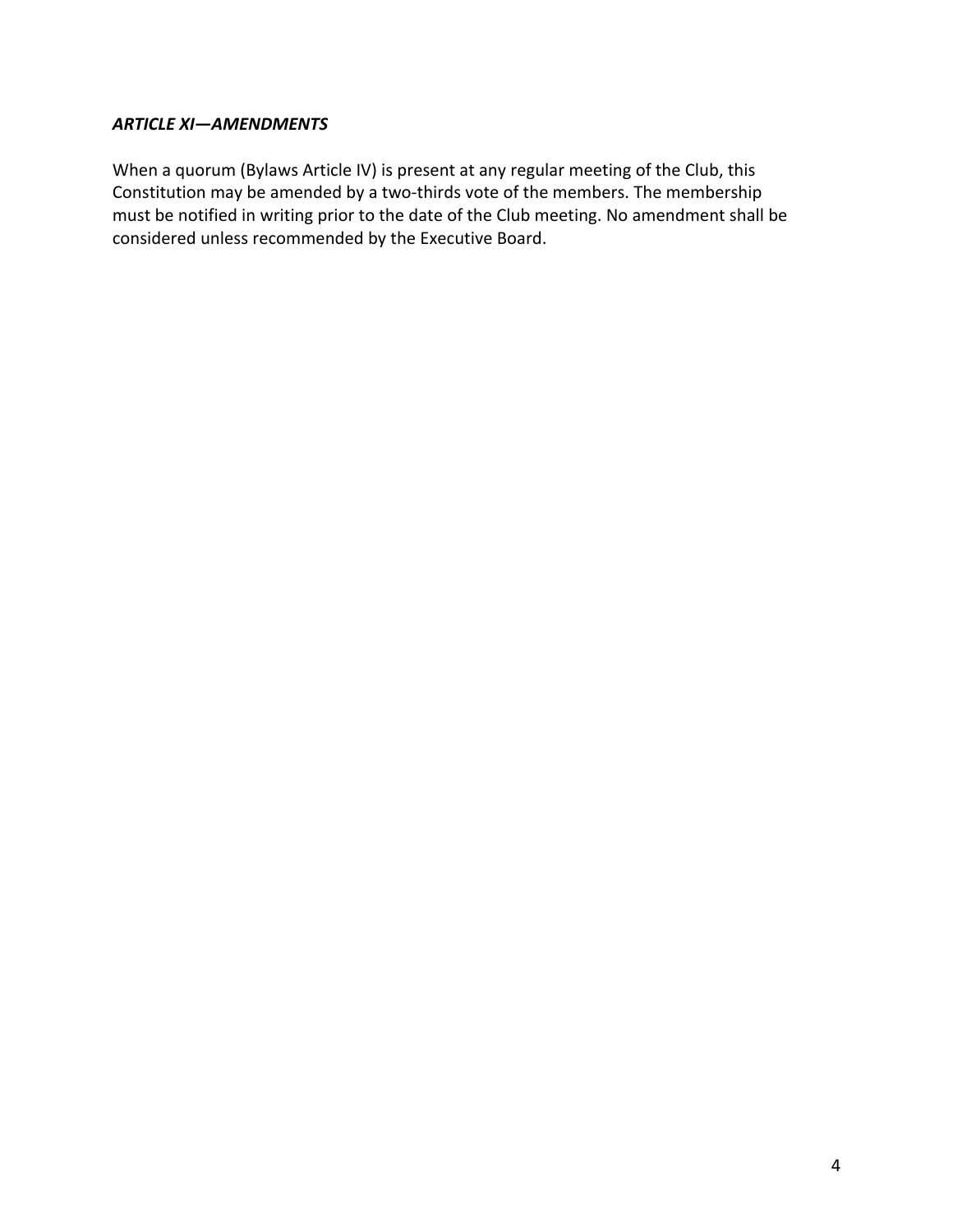#### **BYLAWS**

#### *BYLAWS ARTICLE I—MEMBERSHIP*

The membership shall consist of:

- (a) Women who are or who have been affiliated with the University.
- (b) Individuals who demonstrate particular interest in the Club.
- (c) Spouses or partners of current and former Presidents of the University shall be honorary members. The Executive Board may elect other honorary members.

#### *BYLAWS ARTICLE II—DUES*

Section 1. Changes in membership dues shall be recommended by the Executive Board and approved by a majority vote of members present at a regular meeting. Dues are payable at the beginning of the academic year.

Section 2. Payment of dues shall be a prerequisite for membership in any Interest Group. Upon approval of the Executive Board, Interest Groups, which provide a direct and individual service to their members, may impose an additional fee to cover the cost of the service.

Section 3. New members joining after April 15 shall have their membership dues credited to the following membership year.

#### *BYLAWS ARTICLE III—MEETINGS*

Section 1. General meetings of the Club membership shall be held four times during the academic year unless otherwise designated by the Executive Board.

Section 2. Regular meetings of the Executive Board shall be held once a month during the academic year except in December, and at such other times as the President deems necessary.

Section 3. Voting Guidelines for meetings of the Executive Board:

(a.) Co-Chairs/co-officers: Prior to the first meeting, the appointed co-chairs/coofficers determine which of them will be the voting co-chair. If co-chairwomen/coofficers are present, both may participate in discussion, but only one may vote.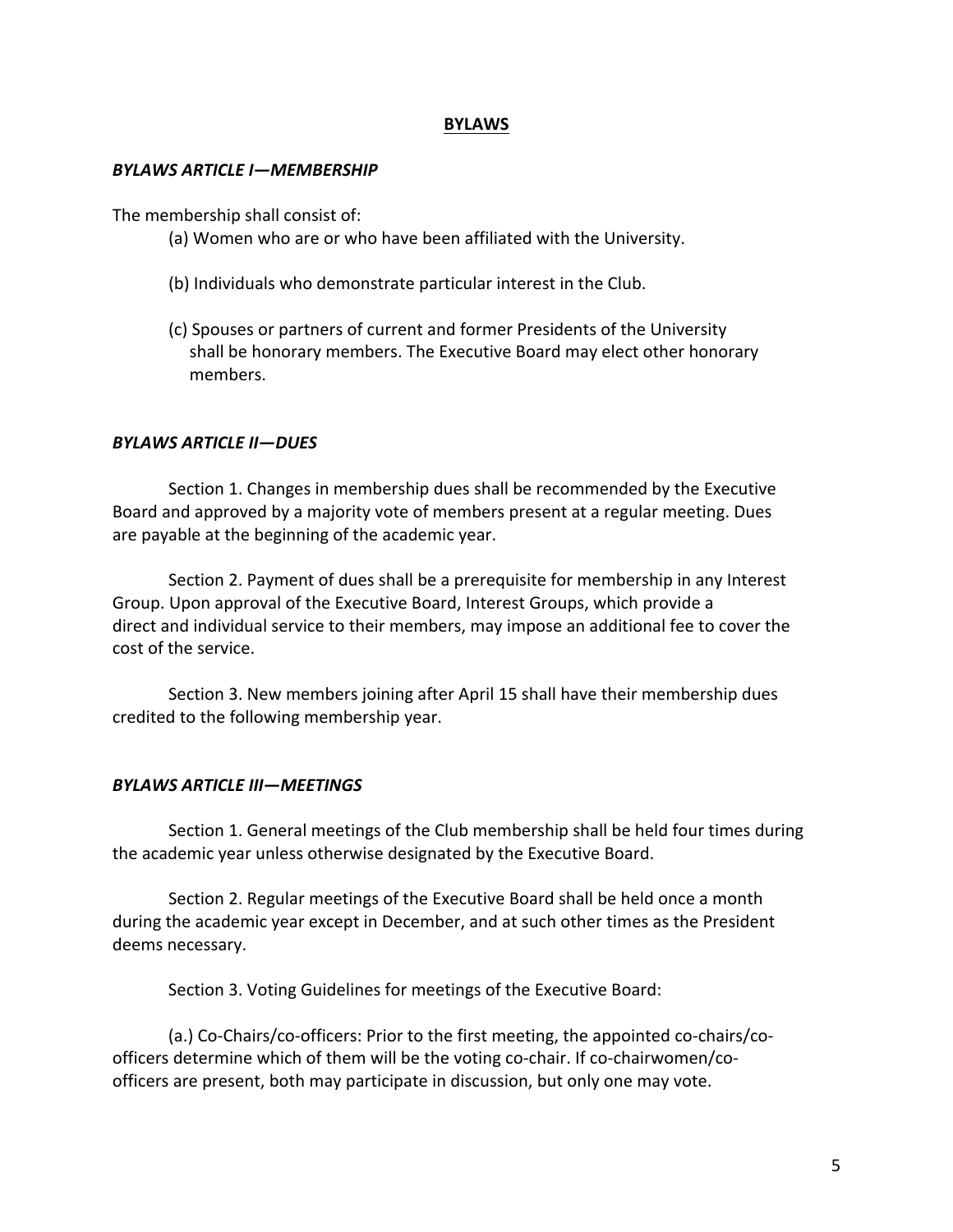(b.) Multiple Positions: When one member serves in more than one position, that individual will have only one vote.

### *BYLAWS ARTICLE IV—QUORUM*

Section 1. Twenty-five members shall constitute a quorum of the Club.

Section 2. A majority of the voting members shall constitute a quorum of the Executive Board.

#### *BYLAWS ARTICLE V—PARLIAMENTARY PROCEDURE*

The rules contained in *Robert's Rules of Order, Revised*, govern this Club in all cases to which they are applicable and in which they are not inconsistent with this Constitution and these Bylaws.

### *BYLAWS ARTICLE VI—DUTIES OF OFFICERS*

Section 1. The duties of the elected officers shall be the traditional duties of the respective offices. All officers shall file annual reports with the President at the end of the Club year.

Section 2. The President or an officer designated by the President may sign checks when the Treasurer is unable to do so.

Section 3. The Vice-President shall serve as assistant to the President and shall act as president pro tem in the absence of the President.

Section 4. The Treasurer shall receive and deposit all Club funds in banks or repositories approved by the Executive Board. She shall pay out funds as approved by the budget.

(a) Separate accounting shall be kept for the General Fund and the Aid Fund. Aid Fund money may not be used for General Fund expenses.

(b) An Audit Committee of two members will annually audit the Club's books.

(c) Any checks in the amount of \$2,000 or more must be cosigned by the President or in her absence, an officer designated by the President.

#### *BYLAWS ARTICLE VII—STANDING COMMITTEES AND INTEREST GROUPS*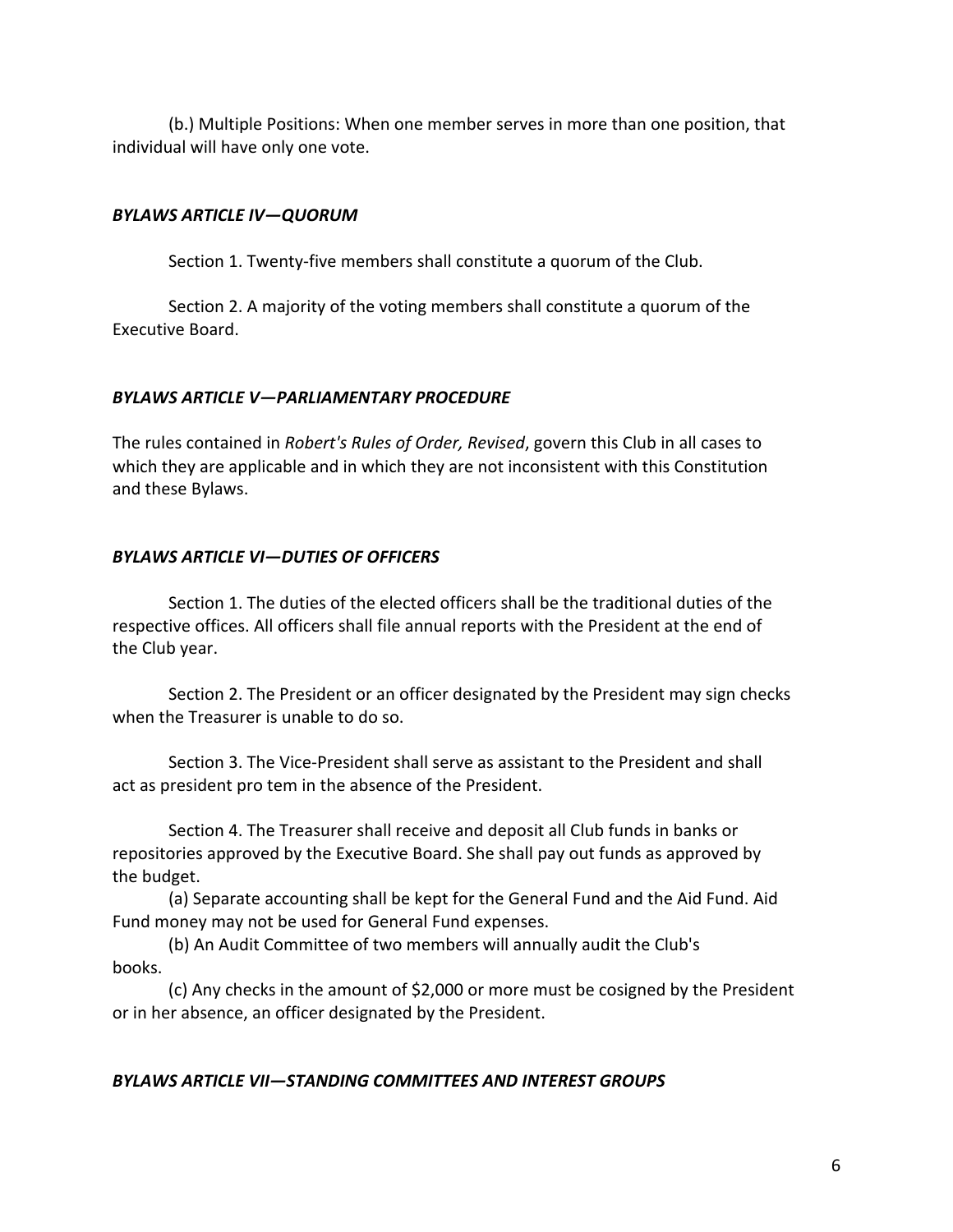Section 1. The President shall appoint or approve Chairwomen and all members of Standing Committees for a term of one year. Interest Groups shall select their Coordinators and report their selection to the President. All Committee and Interest Group Coordinators shall file annual reports with the President at the end of the Club year.

Section 2 The President shall appoint a Chairwoman and may appoint members of *ad hoc* committees.

Section 3. The President shall be an ex officio member of all committees except the Nominating Committee.

Section 4. Interest Groups may be formed when one or more members petition the Executive Board and receive Board approval.

## *BYLAWS ARTICLE VIII—BUDGET AND INVESTMENT COMMITTEE*

Section 1. The Budget and Investment Committee explores investment opportunities and investing Aid Funds and/or other appropriate funds in instruments considered to be safe and yielding the highest returns.

Section 2. The Budget and Investment Committee also presents budgets for the General Fund Account and the Aid Fund Account for the coming fiscal year. This is to be presented at the March Meeting of the Executive Board. After approval by the Executive Board, the Budget shall be presented to the General Membership in April for final approval.

#### *BYLAWS ARTICLE IX—UNBUDGETED EXPENDITURES*

Section 1. The Executive Committee shall have the power to make any expenditure over and above the approved budget not exceeding five hundred dollars (\$500).

Section 2. The Executive Board shall have the power to make any expenditure over and above the approved budget, not exceeding one thousand dollars (\$1,000).

Section 3. The Executive Board will present expenditures in excess one thousand dollars  $(51,000)$  for approval by the membership at a General Meeting.

Section 4. The Executive Board may transfer funds from the General Fund to the Aid Fund, upon recommendation of the Budget and Investment Committee.